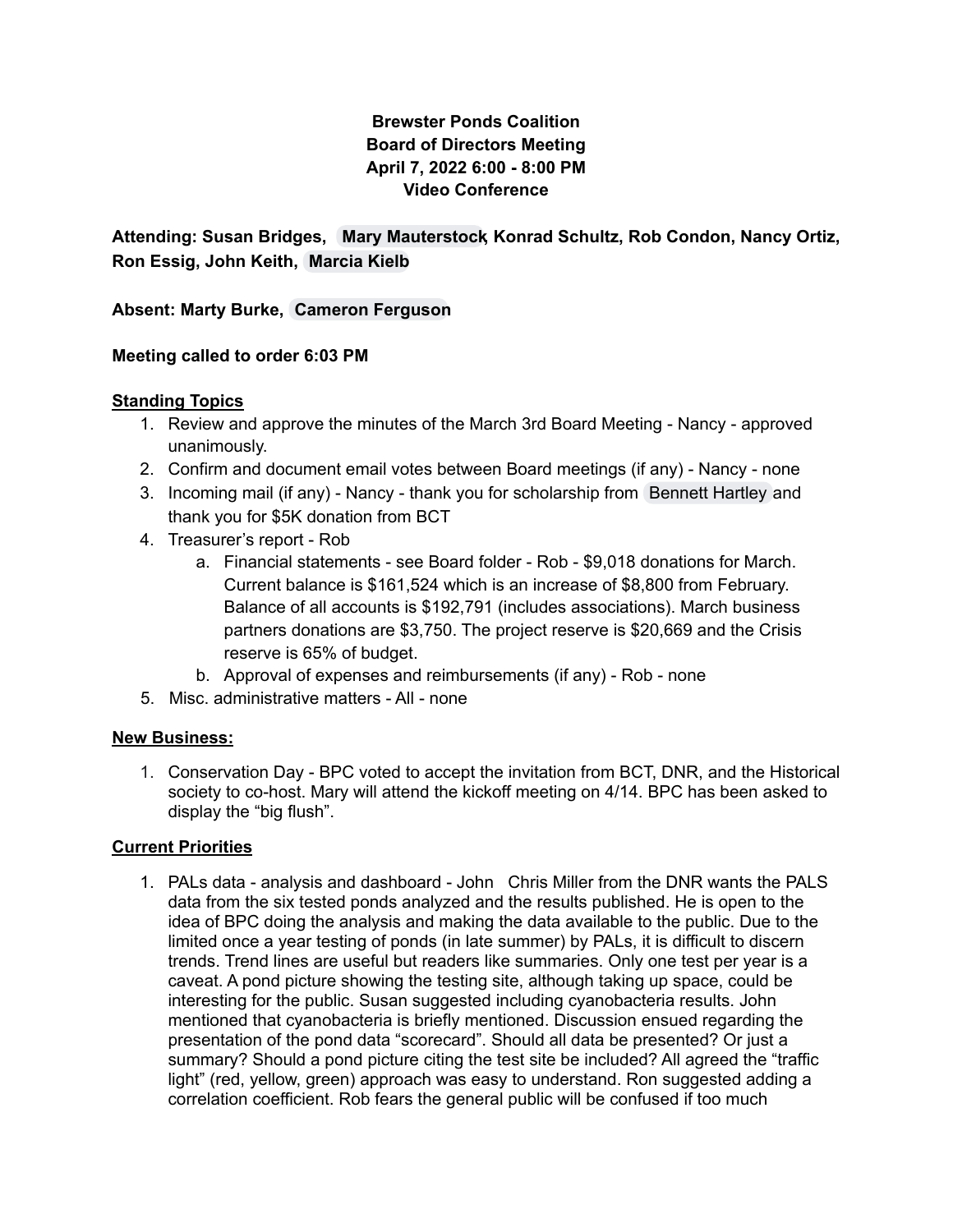complicated data analysis is included. Rob volunteered to write an easily understood sentence to explain the science data to the public. Konrad agrees the analysis should be kept simple. BPC should work with the Cape Cod Commission to have an "end point". The Cape Cod Commission has a wide range of data points in a new report including satellite data indicating cyanobacteria sites. Konrad will get the name of the contact person at the Commission. John mentioned that the presence of chlorophyll can be picked up by satellite, however, the results are dependent upon the depth of the pond. Shallower ponds have a light brown color which can impede accurate information. John would like the PALs data to be presented at the Pond Summit. To this end, John will meet with the Cape Cod Commission and decide on a format for presentation and review with Chris Miller. Susan mentioned that the PALs data is not on the Pond Summit agenda. John believes an updated status of pond testing will be useful background information to tie into the septic nutrient problem.

There is a \$50K item on the fall warrant for an update of the 2009 Horsley Whitten report. BPC believes BPC could update the data at no cost and apply the \$50K to another pond project.

Bioremediation Study. Tom Vautin has launched the floating island study and Cameron is assisting.The Charles River Floating Island Group contacted Tom re: being part of their project. Chris Miller will need to meet with Noelle in Conservation regarding obtaining the required permit for the study. BPC will conduct the study in a Brewster pond that offers fewer variables, therefore good controls. The pond must be small, impaired, and have no outlet or inlet of water from other sources. The floating islands could occupy a 3-5% area of the pond which is very large. A smaller area for the islands is more practical. Myricks or Schoolhouse Ponds are great possibilities. Widgeon Pond near the Ocean Edge golf course is very small and highly polluted due to the proximity to the golf course. John suggested that pond as a possibility as well.

- 2. Search/nomination committee. Susan is requesting suggestions for potential board members. Communications needs a chairperson. Keven Kearns, a retired professor from the University of Pittsburgh who has a second home in Brewster has expressed an interest in volunteering or becoming a board member. Konrad suggested inviting him for coffee after his mid-May arrival in Brewster and Susan suggested inviting him to our May board meeting. Susan reminded the board of the ongoing spreadsheet of potential board members.
- 3. Pond Summit Four expert speakers from various concentrations will present at the 6/17 Pond Summit. Representatives from the town are hopefully going to attend this meeting.

#### **Events**

- 1. April 7, 11:00 BBC Adult Program Paul Anderson. Those in attendance agreed the event was a big success and well attended. Paul gave a very interesting and informative talk.
- 2. Beautify Brewster April 23th, rain date 4/24 Nancy is chairing this event.